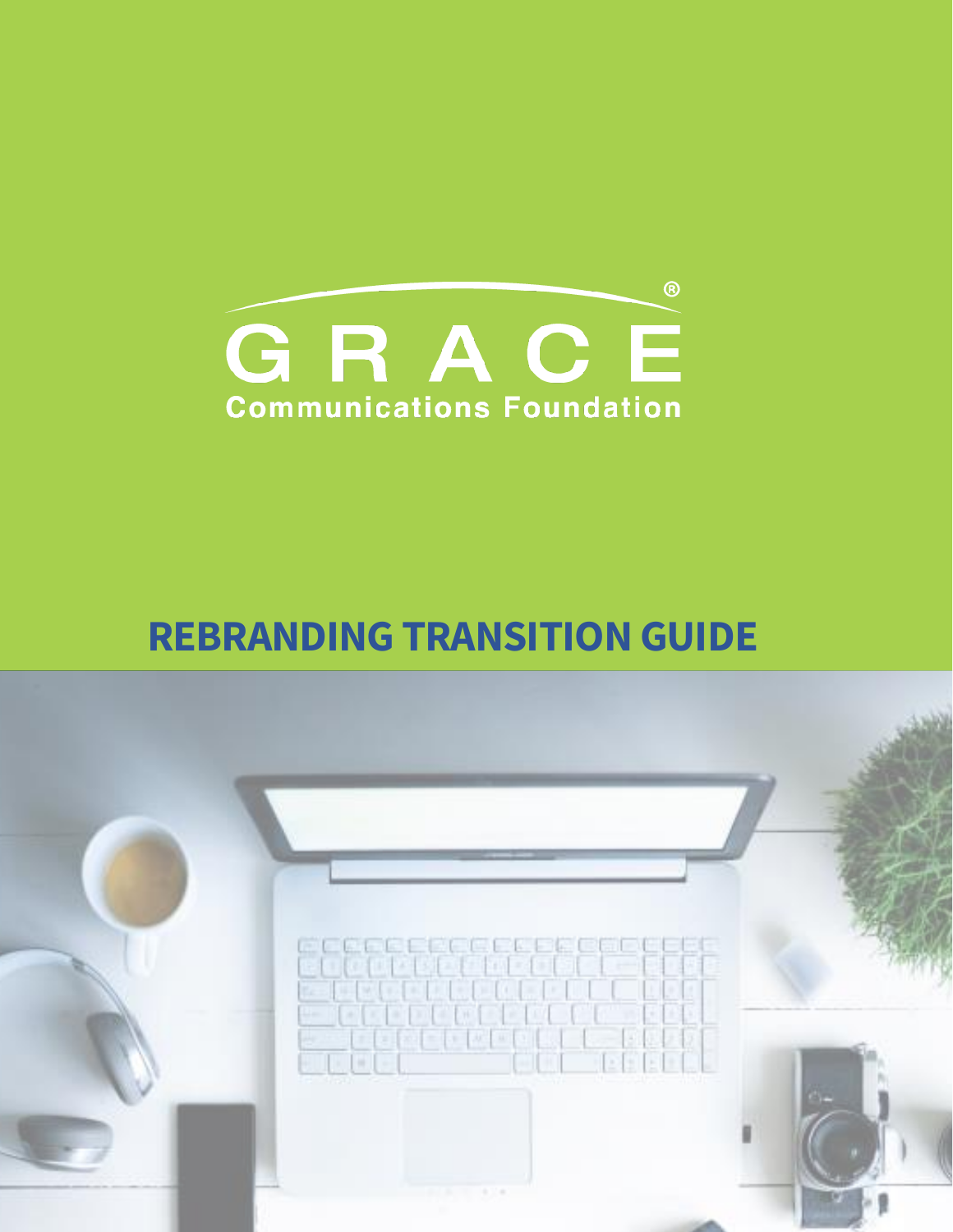## CHECKLIST FOR REBRANDING

## **TO CONSIDER:**

- **O** Update mission/vision statements
- **O** Create updated logo, brand guidelines/style guide
- **O** Create new tagline (if necessary)
- O Update all boilerplate language
- **O** Update editorial style guide
- Update all print collateral: brochures, one-pagers, swag, tabling materials, etc.
	- o Create a detailed list of all materials and due dates for each
- **O** Update websites all pages
	- o Update all online content: all online PDFs, digital content
- **O** Create rename/branding launch plan:
	- o Transition social platforms (this is a process, especially with Facebook, that requires some time/expertise. Other platforms like Instagram and Twitter are relatively easy)
	- o Create plan for renaming handles (timeline; transition plan for audience; editorial calendar with content for new brand)
		- Update handles at the same time as website launch (same day) this must be a coordinated effort in-house. This includes name of handle(s), bio information, photos
		- **EXECT** Create launch day plan including written posts and images
		- Create launch day/launch ad campaign (if applicable)
	- o Transition newsletter(s)
		- Newsletter redesign with new branding
		- **EXECT** Create a transition plan, including comprehensive strategy for transitioning to new newsletter, including language about the new brand
	- o Reach out to any partners/anyone who links to you and ask them to update text/logo/etc.
	- o Create comprehensive partner and/or network outreach plan
		- Create digital assets for partners (for social etc.); sample blog posts; sample ×, social, etc. to help spread the word of your launch
		- Create emails to key partners and/or funders about rebrand/new site, etc. u,
	- $\circ$  Determine if you will include a media launch with your plan. Earned media will require its own plan
		- **Write press release and distribute (if applicable)**
	- o Create a blog post, other content introducing new name, the whys behind
		- **Can repurpose this content for blog post(s), social media, newsletter, etc.**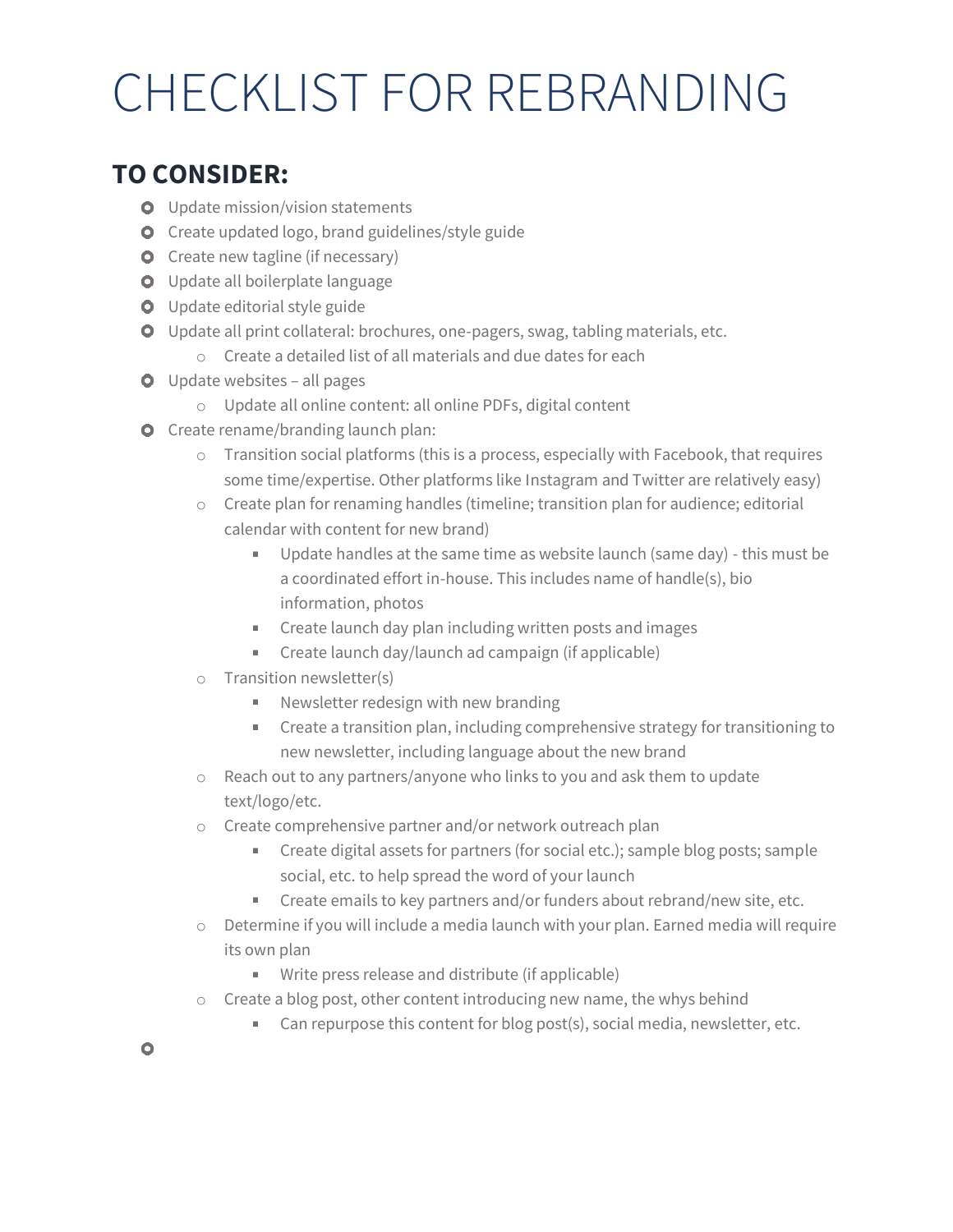# Transition Plan for Social Media and Newsletter

## **GENERAL APPROACH**

For social media, your options are to: change the name on your existing properties (which is a bit more complicated on Facebook, but worth trying; changing your Twitter or Instagram handle is simple by comparison), or migrating all existing followers over to totally new social pages/handles.

In general, we recommend if possible, rather than creating new pages/handles and deleting old properties, your organization should try to convert the "old" properties to the new (via the Facebook merger/validation process, and more easily on Twitter/Instagram by changing name/handle).

Here are some resources for merging pages and changing page names on Facebook:

- **O** [Merging two pages](https://www.facebook.com/help/249601088403018)
- **O** [Changing page name](https://www.facebook.com/help/271607792873806)

For your newsletters, we do not recommend sending an opt-in email. We recommend a rolling announcement process where you consistently include standard opt-out language.

## **SAMPLE PROPOSED ROLLOUT**

This transition should be made over a 2-month period as follows:

#### **Social Media Transition:**

- $O$  Month  $1$ 
	- o Initiate the approval process with Facebook to change your Facebook page's name
	- o Design and finalize new materials (cover photo, bios, etc.) for your social pages
	- o Design several announcement posts to be shared on existing platforms, including:
		- If you succeed in a Facebook merge/name change, announcing the rebrand to your followers (you're going to see a new look, let us tell you why");
		- $I$  If not:
			- Offer an incentive for folks to follow the new page (stickers, etc.)
			- Create urgency for the "Follow" call-to-action with the use of a deadline
- $O$  Month  $2$ 
	- o Ultimately, if it isn't possible to change your name on Facebook, we recommend you launch a new page 2-3 weeks before the website is live so that you can build capacity there and have the page look like a living and breathing thing when you direct existing followers over from your other properties
	- $\circ$  Run content designed in Month 1. Pay a lot of attention to comments and questions from your community and build in time to engage back
	- o Boost posts and content according to paid ad strategy (if part of the strategy)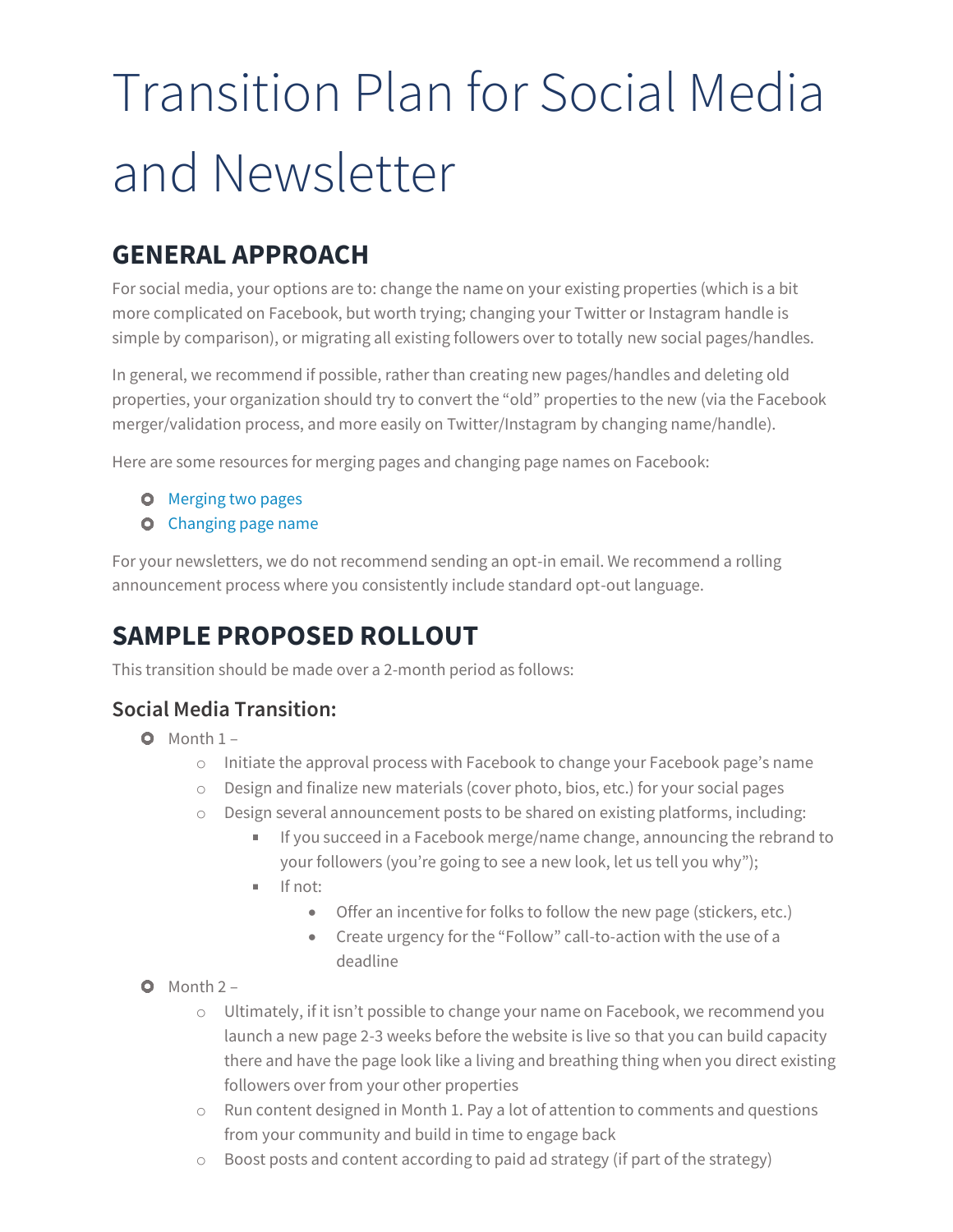- o Leave the older pages active for approximately 4-6 weeks after launch and refer to capacity-building advertising recommendations above for targeting the social media followers of existing brand pages and migrating them over to your new page
- o Pin a post at the top of these pages that says something along the lines of: "Want to stay connected to the [your name] community? Join us at [your name] by [end date]."
- $\circ$  Reply to all comments and engagements on existing properties during the 4-6 week period encouraging people to come talk on the new page: e.g.: "HI @NAMEHERE – Come join our [new name] community: new name, some great conversations about [tailor to food issue they're engaging with] LINK"

#### **Newsletter Transition:**

- $O$  Month  $1$ 
	- o Run a blurb in your newsletters that tees up the launch of the new website (if applicable) and the rebrand. This message could come in the form of a lift note from your ED, for example
- $O$  Month  $2$ 
	- o Send the newsletter under the new branding and make a nod to the rebrand (i.e.: through a one-liner or a fun graphic celebrating the change

#### **Sample Announcement Language**

(for social and newsletter; edit as needed for each platform)

- **IFMage: Square logo image with appeal something you know your intended** audience will LOVE
- Copy (long for Facebook, but appropriate in this instance):

Exciting news! In [month], [old organization name] will [what your goals are as an organization/what are going to be doing as an organization]. On our new site you will find: [Bullet out a few things your audience can find on your new website] On [insert day/date here], the [old name] Facebook page will become [new name]! Please continue to support our community, to share the inspirational posts with your friends, and to contribute your voice to this dynamic and diverse forum through your comments.

Thanks, from the [name of the organization] team